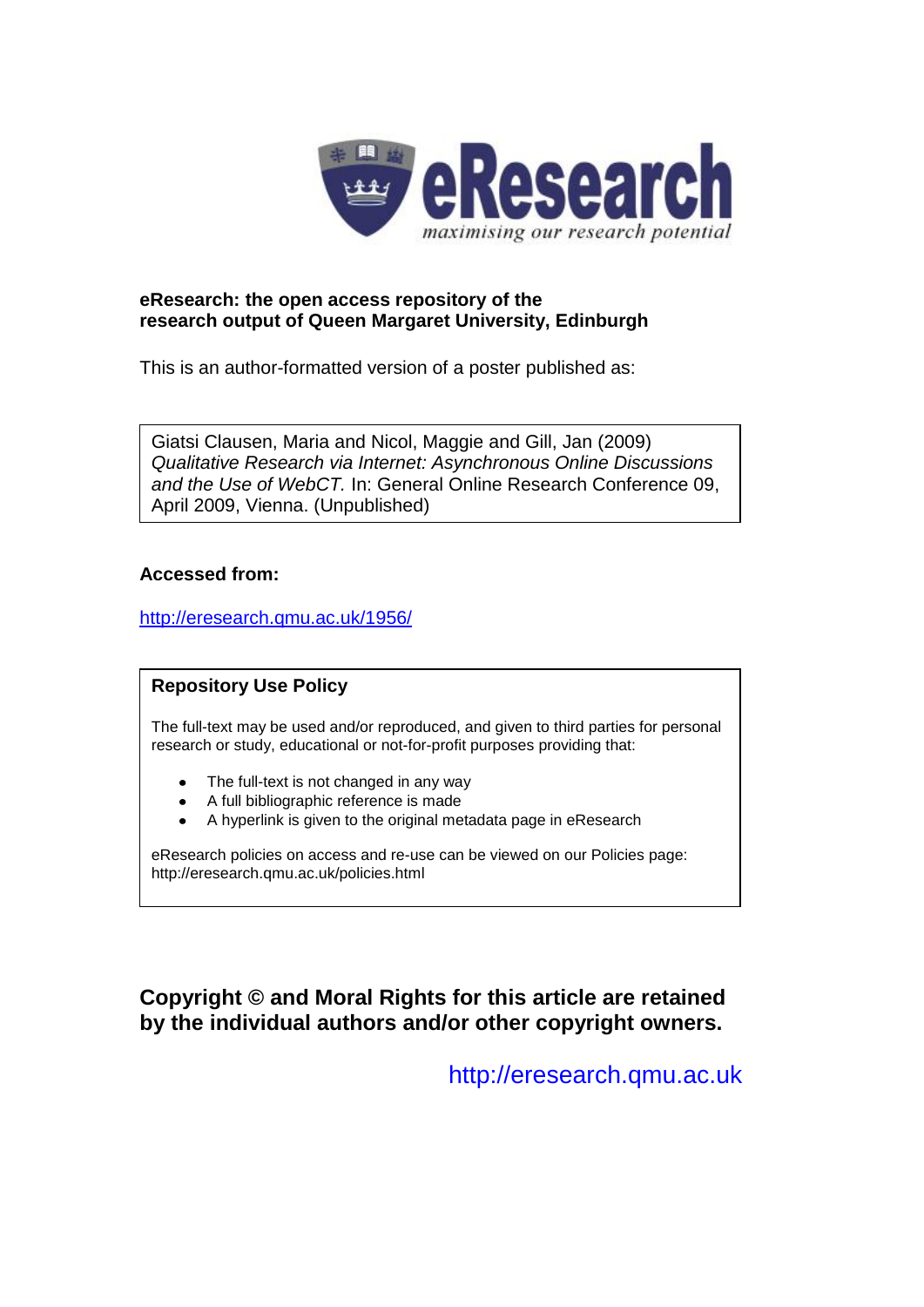### **Emerging qualitative research methods: Asynchronous Online Discussions (AOD) and the use of WebCT**

### **Maria Giatsi Clausen**

**[mgiatsiclausen@qmu.ac.uk](mailto:mgiatsiclausen@qmu.ac.uk)**

**Prof. Margaret Nicol Dr. Jan Gill**



www.gmu.ac.uk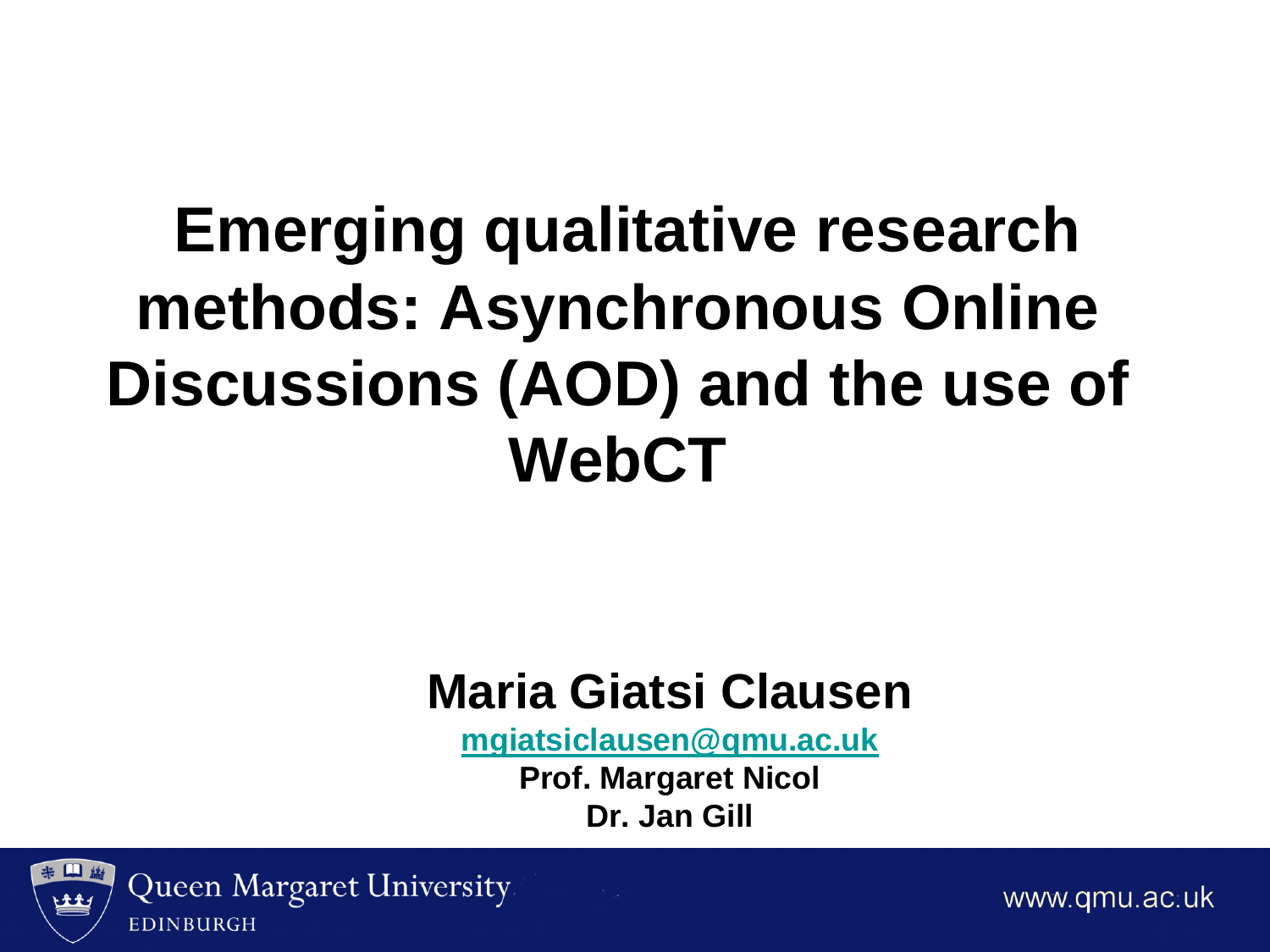# **Overview**

- Online discussion: a permutation of traditional focus groups
- Why use an online discussion
- The study
- Asynchronous or real time online discussions?
- Communication in online discussions: a hybrid language
- What is WebCT?
- Advantages of using an institutionally-based Virtual Environment such as WebCT

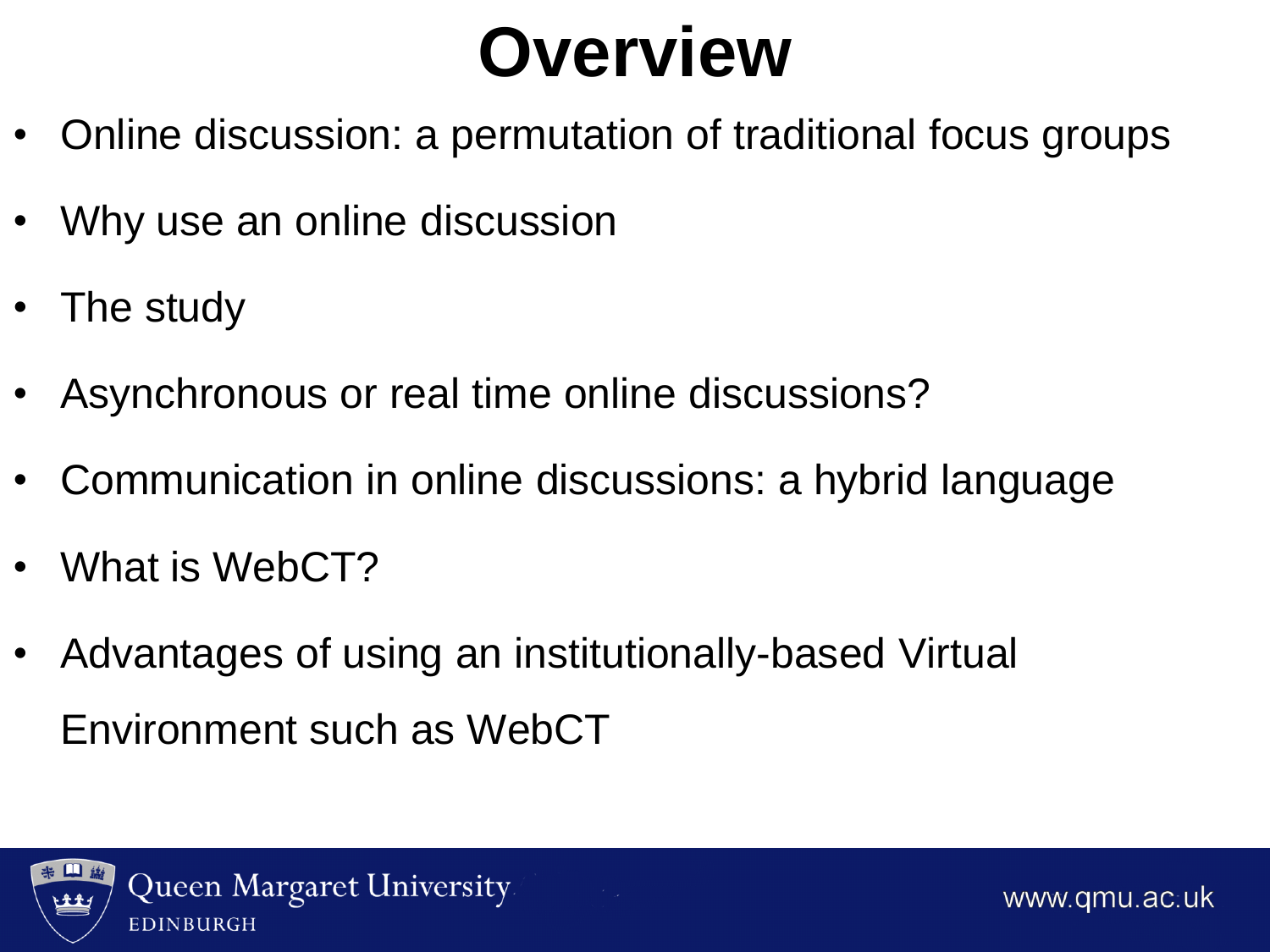# **Moving the focus group online**

- Not a group interview, individual interview online or, a naturally forming online group
- A "permutation" of traditional" focus groups with special characteristics:
- Ensured anonymity-> permissive atmosphere-> personal disclosure
- Allowing every participant a "voice" (through their computer)
- No physical cues-> no in vivo "judgement"
- Automatic recording and printing

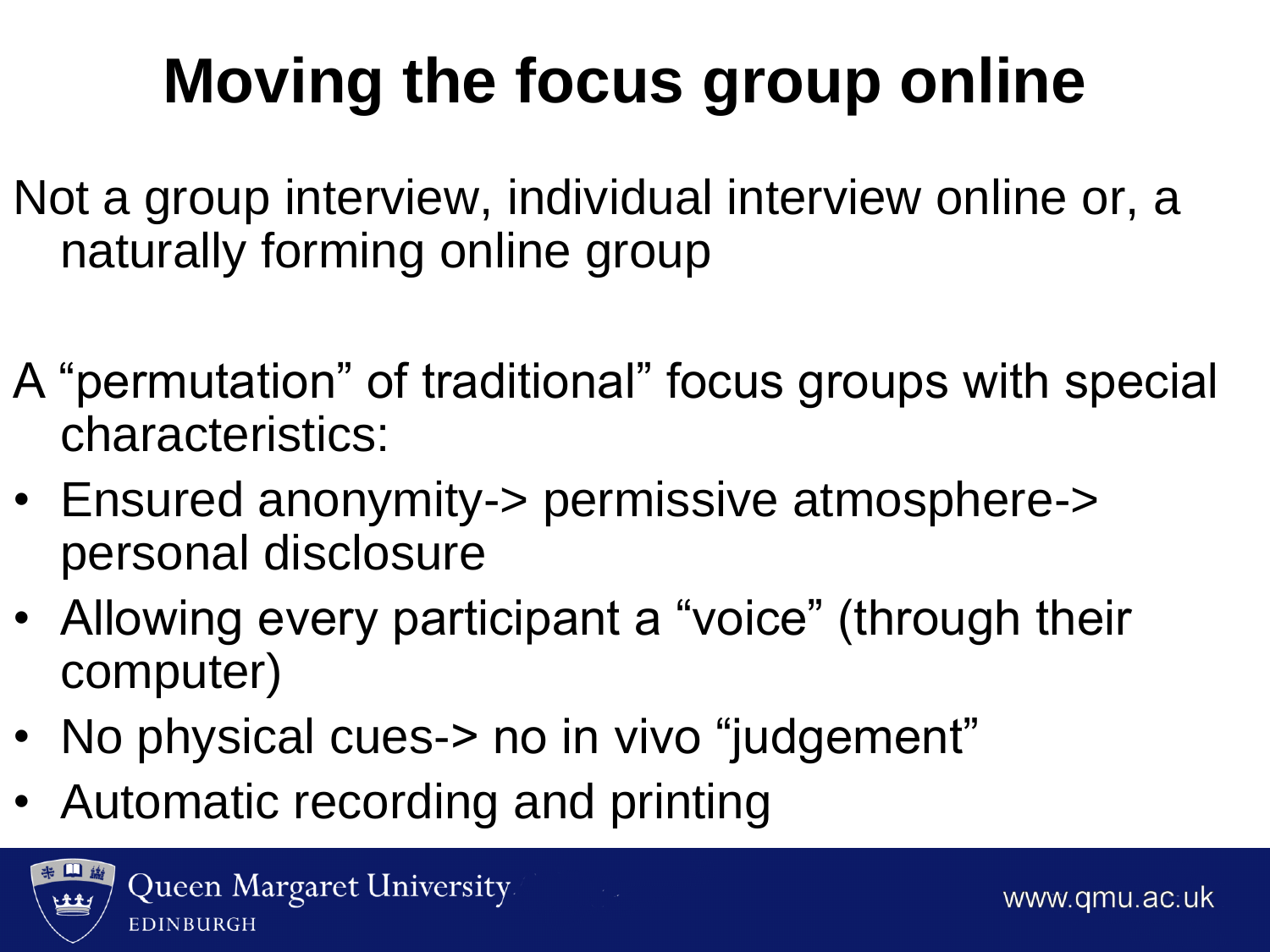## **More reasons for deploying online discussions**

- Eliminating costs e.g. travelling, telephoning, transcribing
- Time constraints
- Participation of geographically dispersed participants
- Time for participants to think and reflect before composing and posting a message
- Participation while being in a familiar environment

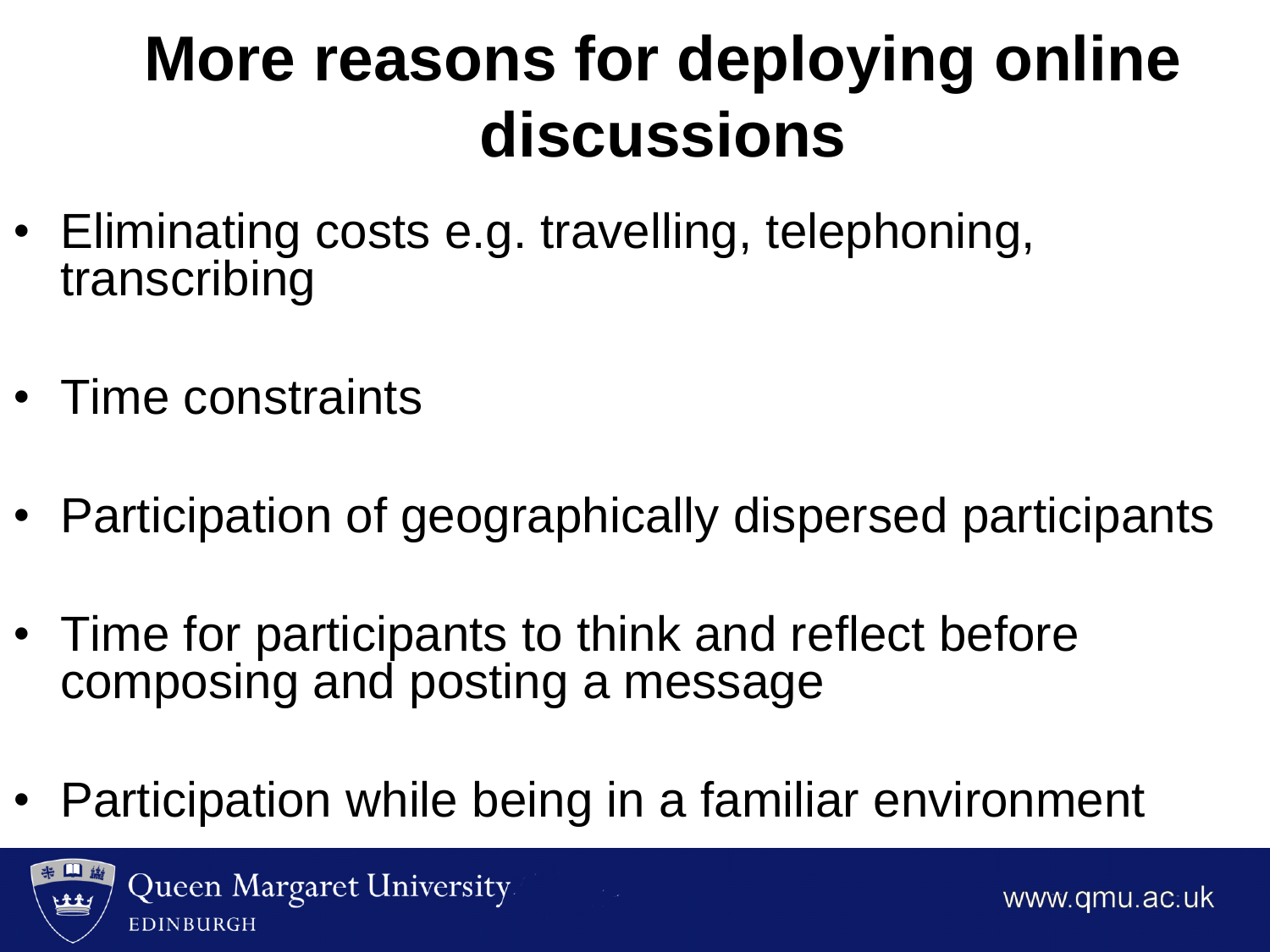# **The study**

- Occupational therapists' perceptions of the academic difficulties of mainstream school children, born prematurely
- Mixed method study: survey, interviews, discussion groups
- Discussion groups: part of a triangulation process
- Discussions: forum for deeper, more extended analysis
- Advantages of the method: "naturalistic" interaction; argumentative justification of views; pluralism of views; opportunity for reflective comment

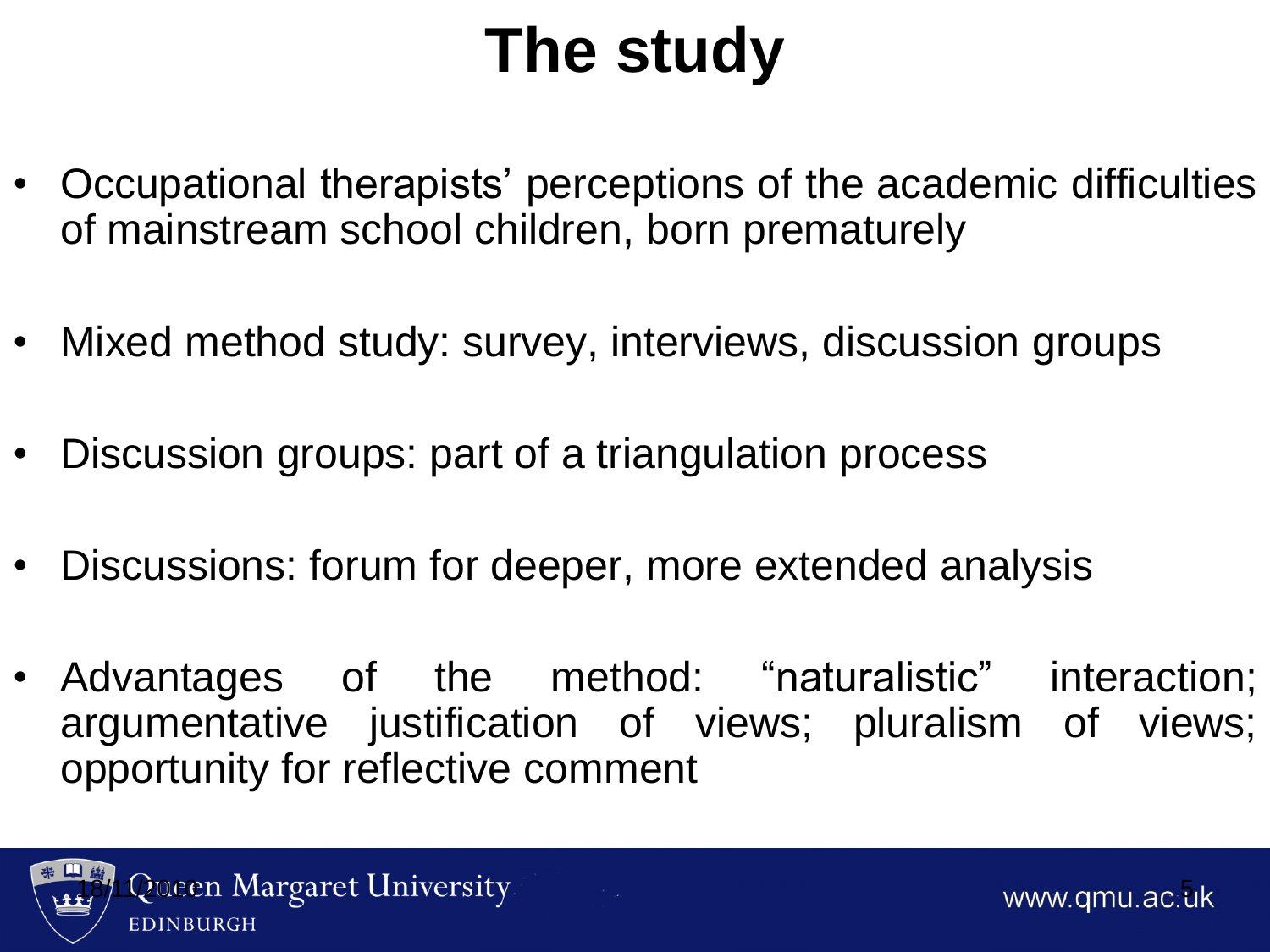## **Asynchronous or real-time?**

- No requirement for the participants to be online at the same time; posted messages archived
- Increased flexibility -> minimizing drop-outs
- Linear, chronologically sequenced dialogue
- Interaction not endangered by the fast turn-taking of real-time discussions
- Independent of computer proficiency and participant's typing skills
- Time to read others' comments and reflect before posting

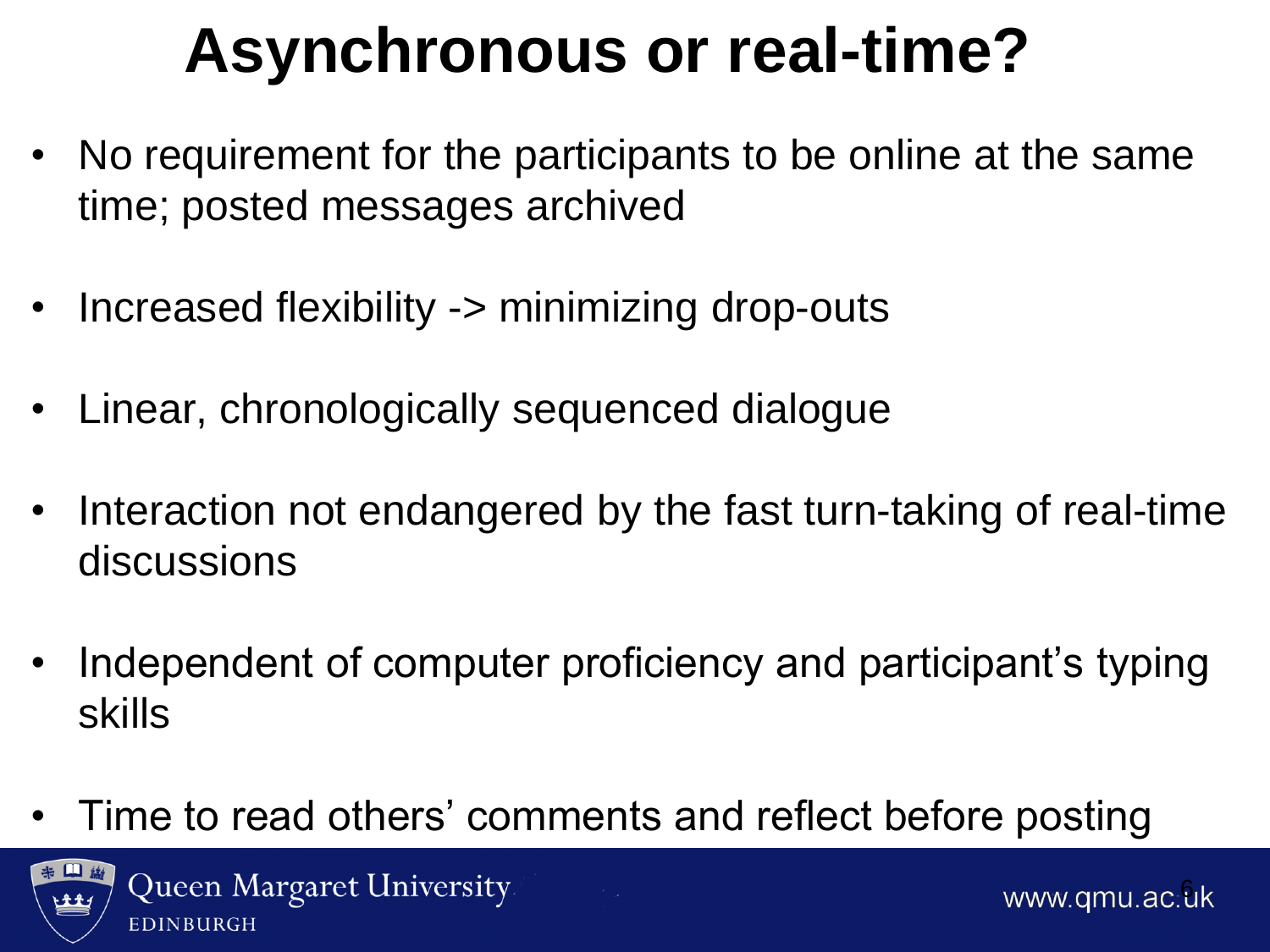# **A "hybrid" mode of communication**

- "E-language": elements of both written and spoken language
- Careful counterbalancing of:
- Loss of spontaneity
- Misunderstandings and superficial coverage
- Distancing the thought from the speaker

### WITH

- Elaboration and expansion of writing-> rich, reflective responses
- Decision: subject to the study's objectives, participants' linguistic skills, instructor's expertise



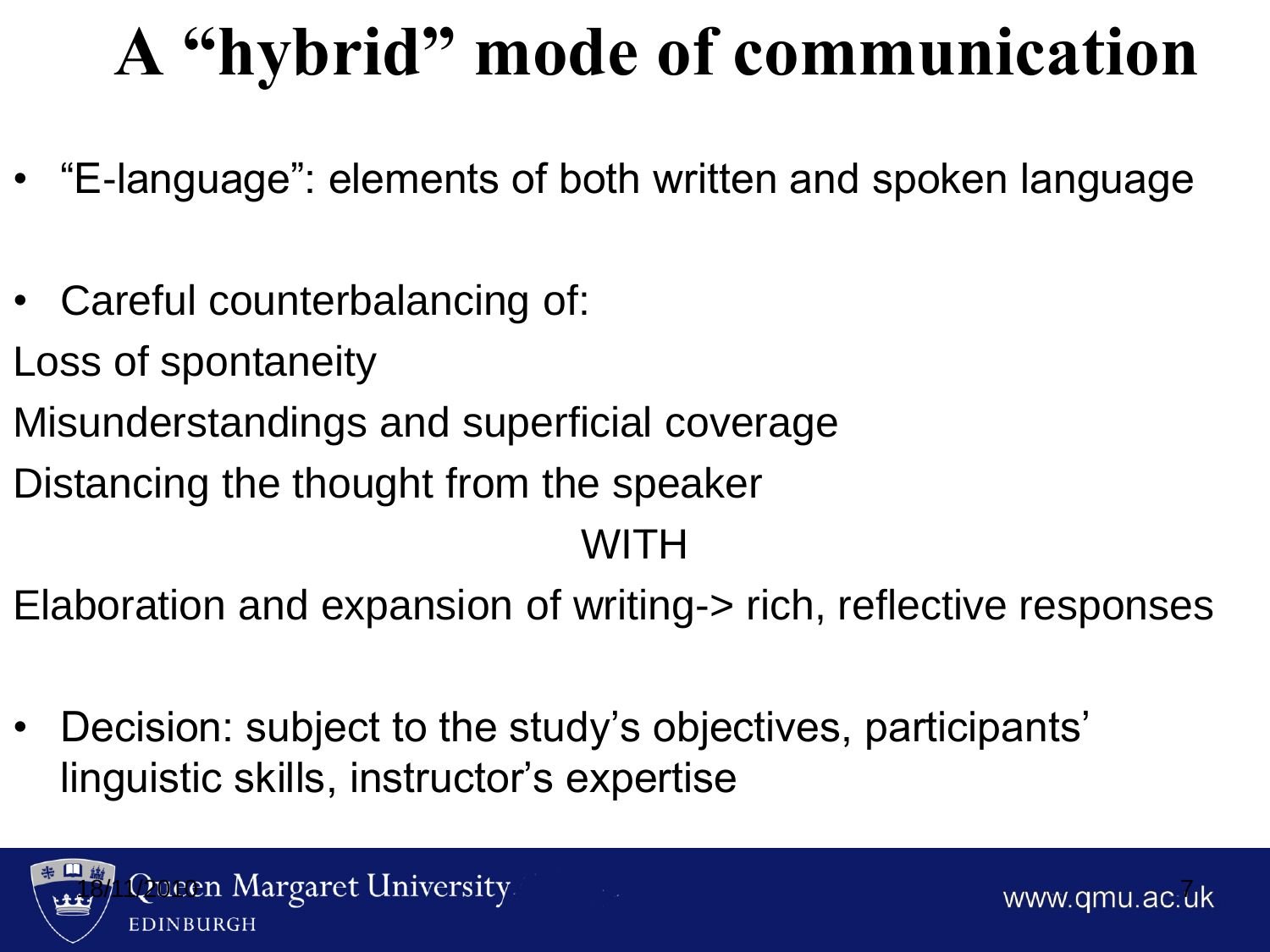### **What is WebCT?**

- Evolution of older computer-mediated systems
- Initially designed for e-learning purposes
- User friendly, no requirements for specific software
- Accessed by any computer with Internet
- Computer competency of the researcher
- Host's (institution) technical infrastructure

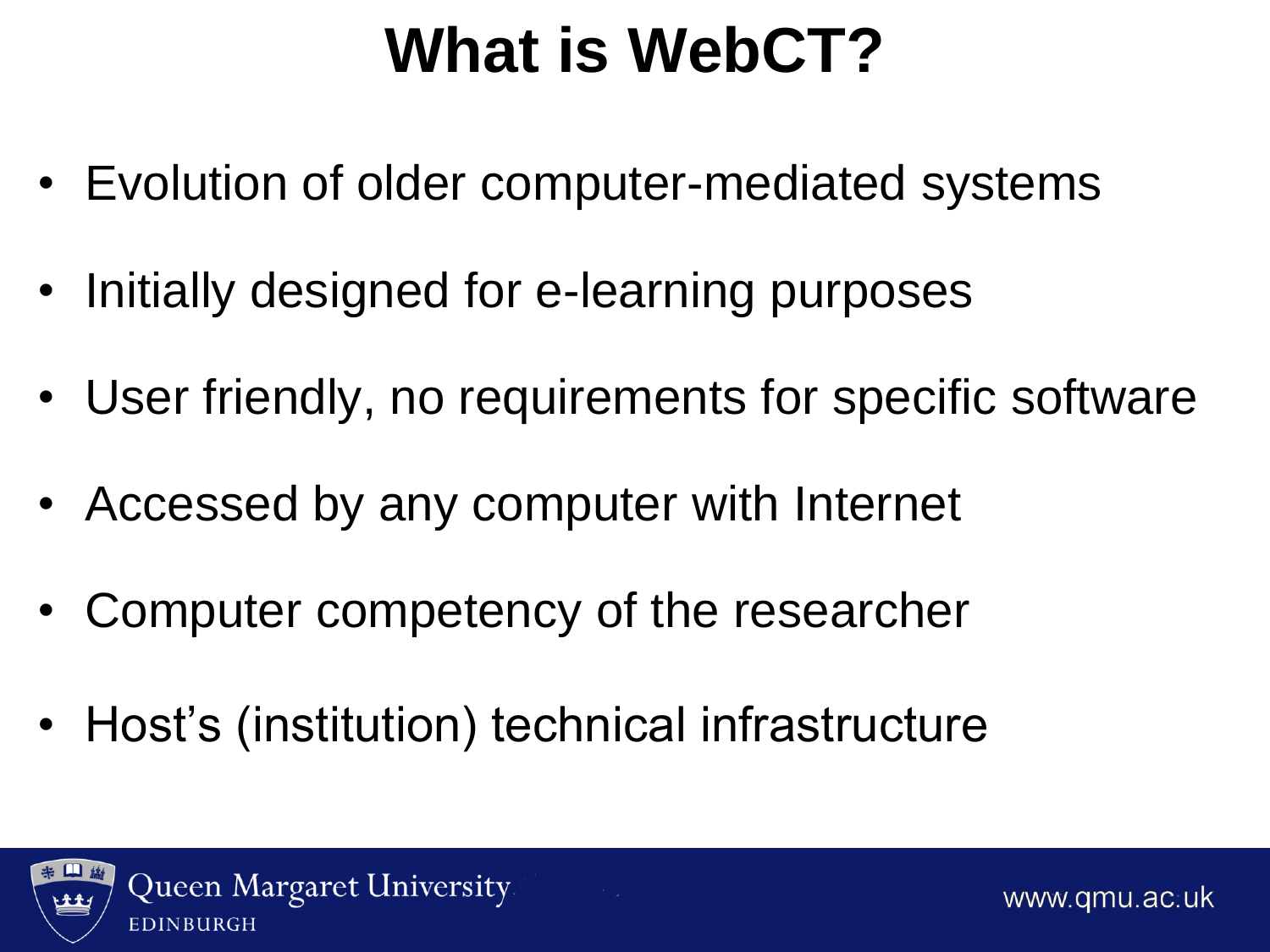# **Features of WebCT**

### MAIN:

- Communication: multi-threaded discussion board
- Document posting; links to websites (hypertext); resource bank
- Evaluation of WebCT experience tool (e-survey)

### ADDITIONAL:

- Access to email
- "Notice board" for up-dated information (announcements)
- Monitoring participation: "tracking down" participants tool



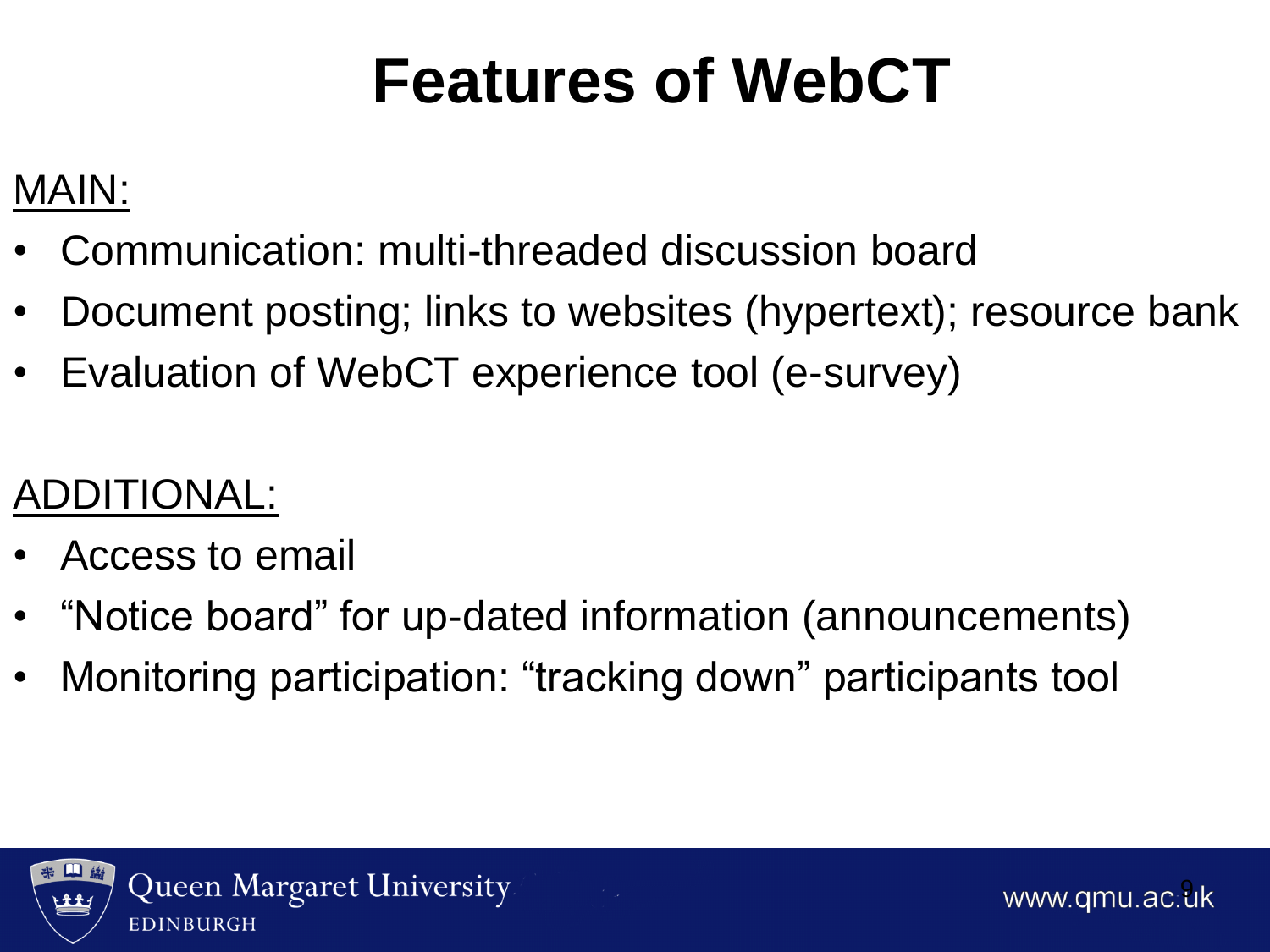

### Home Page

#### Home Page > Discussion **Discussions** Topic settings **Compose message** Search Click a topic name to see its messages. **Topic Unread Total Status Introductions**  $\circ$ 10 public, unlocked public, unlocked 1st topic  $\circ$ 14 public, unlocked 3 Summarising the 1st topic Ω. public, unlocked 2nd topic 0 19  $\overline{2}$ public, unlocked Summarising the 2nd topic  $\Box$ public, unlocked 3rd topic  $\circ$ 23 Summarising the 3rd topic  $\Omega$  $\overline{2}$ public, unlocked 4th topic 0 16 public, unlocked Summarising the 4th topic public, unlocked  $\circ$  $\mathbf{1}$ All  $\Omega$ 90  $---$

### Discussion Area



### <sup>\*</sup> H<sup>\$</sup>/1 Queen Margaret University www.qmu.ac.uk EDINBURGH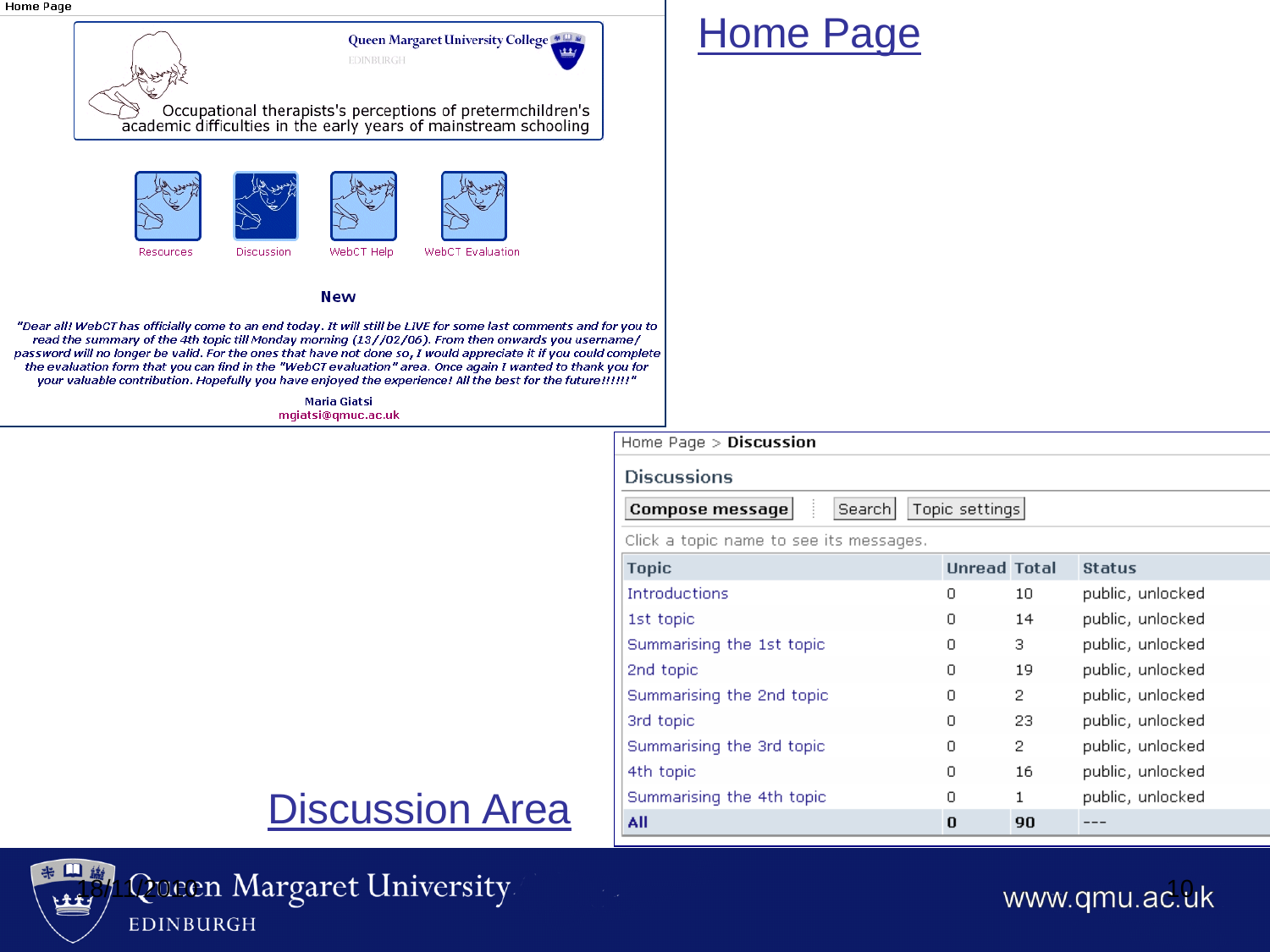# **Advantages of using an institutional virtual environment**

- Safe, secure and confidential environment
	- Encrypted passwords protected area
	- "Netiquette" to address unacceptable behaviour
	- Security patches, anti-virus software updates
	- Data archiving and deletion policy
- Institutional support: technical problems